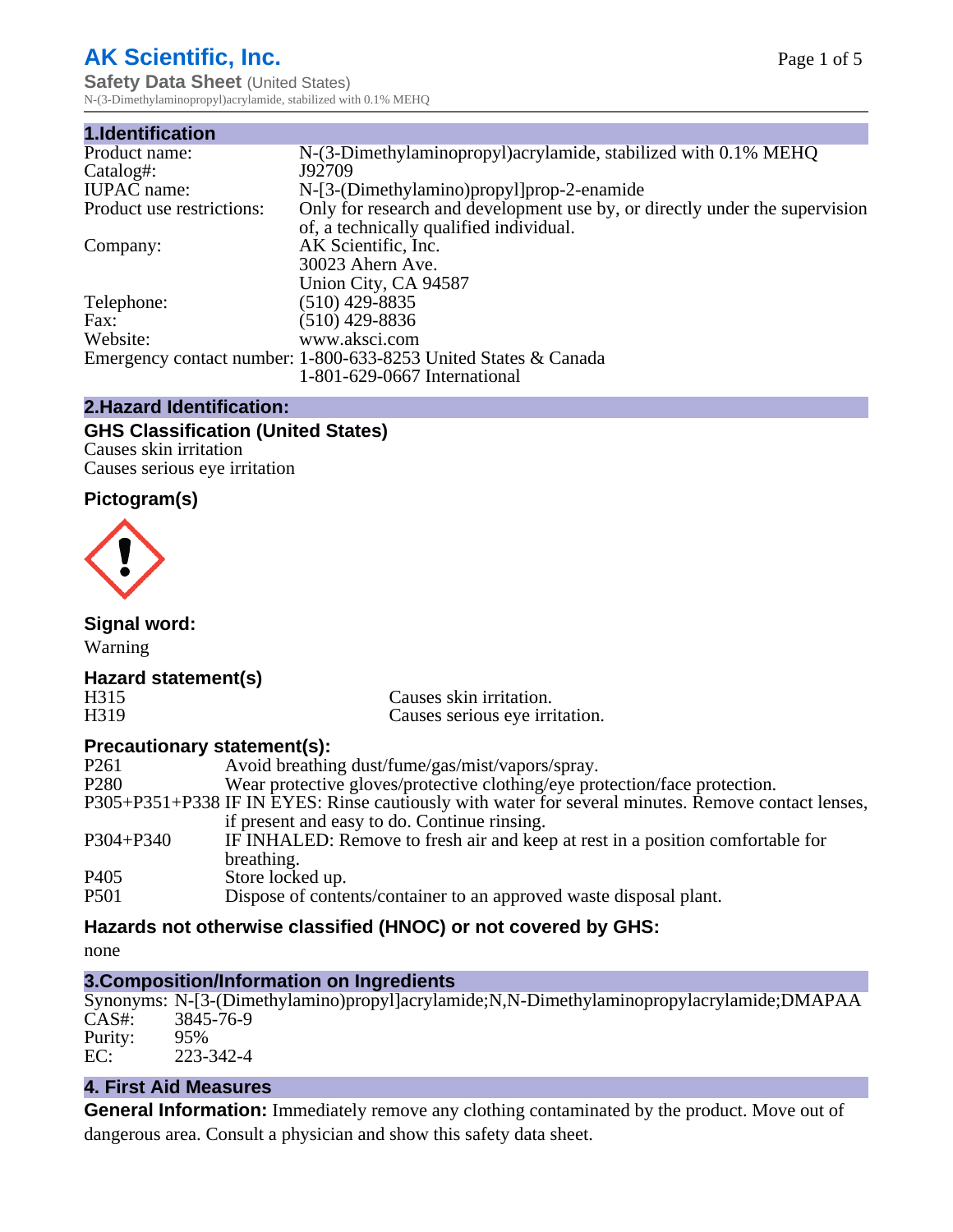**Inhalation:** Move person to fresh air. If not breathing, give artificial respiration. If breathing is difficult, give oxygen. Obtain medical aid.

**Skin contact:** Immediately flush skin with running water for at least 15 minutes while removing contaminated clothing and shoes. Wash clothing before reuse. Obtain medical aid immediately. **Eye contact:** Immediately flush open eyes with running water for at least 15 minutes. Obtain medical aid immediately.

**Ingestion:** Do NOT induce vomiting without medical advice. Rinse mouth with water. Never administer anything by mouth to an unconscious person. Obtain medical aid immediately.

**Most important symptoms and effects, both acute and delayed:** No further information available. Please see sections 2 and 11.

**Indication of any immediate medical attention and special treatment needed:** No further information available.

### **5. Fire Fighting Measures**

**Suitable extinguishing media:** Use water spray, dry chemical, carbon dioxide, or chemical foam. **Specific hazards arising from the chemical:** Carbon oxides, Nitrogen oxides.

**Advice for firefighters:** As in any fire, wear a NIOSH-approved or equivalent, pressure-demand, self-contained breathing apparatus and full protective gear. During a fire, irritating and highly toxic gases may be generated by thermal decomposition or combustion.

### **6. Accidental Release Measures**

**Personal precautions, protective equipment and emergency procedures:** Wear protective equipment and keep unprotected personnel away. Ensure adequate ventilation. Remove all sources of ignition. Prevent further leak or spill if safe to do so. For personal protective equipment, please refer to section 8.

**Environmental precautions:** Do not let product enter drains, other waterways, or soil.

**Methods and materials for containment and cleaning up:** Prevent further leak or spill if safe to do so. Vacuum, sweep up, or absorb with inert material and place into a suitable disposal container. Consult local regulations for disposal. See section 13 for further disposal information.

#### **7. Handling and Storage**

**Precautions for safe handling:** Avoid contact with skin, eyes, and personal clothing. Wash hands thoroughly after handling. Avoid breathing fumes. Use only with adequate ventilation. Wear suitable protective clothing, gloves, and eye/face protection. Keep away from sources of ignition. Minimize dust generation and accumulation. Keep container tightly closed. Open and handle container with care. Do not eat, drink, or smoke while handling.

**Conditions for safe storage, including any incompatibilities:** Store in a tightly-closed container when not in use. Store in a cool, dry, well-ventilated area away from incompatible substances. Keep away from sources of ignition. ,Store long-term at 2-8°C.

## **8. Exposure Controls/Personal Protection**

#### **Exposure limits:**

| Not available. |
|----------------|
| Not available. |
| Not available. |
|                |

**Appropriate engineering controls:** Avoid contact with skin, eyes, and clothing. Wash hands before breaks and immediately after handling the product. Facilities storing or utilizing this material should be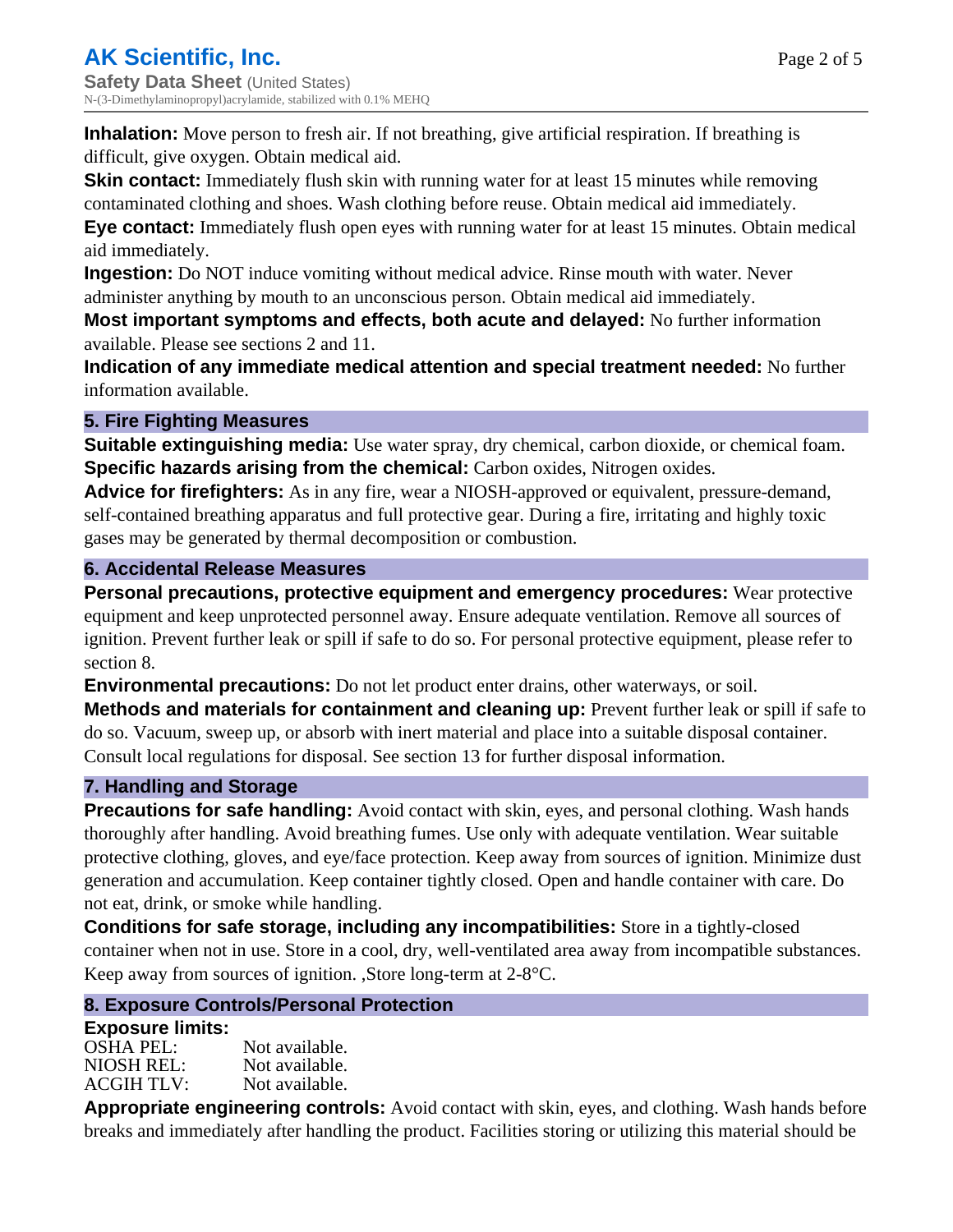# **AK Scientific, Inc.**

**Safety Data Sheet (United States)** N-(3-Dimethylaminopropyl)acrylamide, stabilized with 0.1% MEHQ

equipped with an eyewash fountain. Use adequate general and local exhaust ventilation to keep airborne concentrations low.

#### **Personal protection**

| Eyes:        | Based on an evaluation of the eye or face hazards present, wear chemical splash-resistant<br>safety glasses or goggles with side protection. A face shield may be appropriate in some<br>workplaces. Use eyewear tested and approved under appropriate government standards<br>such as OSHA 29 CFR 1910.133 or EU EN166.                                                                                                |
|--------------|-------------------------------------------------------------------------------------------------------------------------------------------------------------------------------------------------------------------------------------------------------------------------------------------------------------------------------------------------------------------------------------------------------------------------|
| Hands:       | Wear gloves selected based on an evaluation of the possible hazards to hands and skin,<br>the duration of use, the physical conditions of the workplace, and the chemical resistance<br>and physical properties of the glove material.                                                                                                                                                                                  |
|              | Skin and body: Protective clothing must be selected based on the hazards present in the workplace, the<br>physical environment, the duration of exposure, and other factors. No fabric can provide<br>protection against all potential hazards; therefore it is important to select the appropriate<br>protective clothing for each specific hazard. At the minimum, wear a laboratory coat and<br>close-toed footwear. |
| Respiratory: | Respirators are not a substitute for accepted engineering control measures such as<br>enclosure or confinement of the operation, general and local ventilation, and substitution<br>of less toxic materials. When respiratory personal protective equipment is appropriate<br>based on an assessment of respiratory hazards in the workplace, use a NIOSH- or<br>CEN-certified respirator.                              |

| 9. Physical and Chemical Properties |                                        |
|-------------------------------------|----------------------------------------|
| <b>Physical State:</b>              | Colorless to light yellow clear liquid |
| Molecular Formula:                  | C8H16N2O                               |
| Molecular Weight:                   | 156.23                                 |
| Odor:                               | Not available.                         |
| pH:                                 | Not available.                         |
| <b>Boiling Point Range:</b>         | $142^{\circ}$ C / 12mmHg               |
| Freezing/Melting Point:             | Not available.                         |
| <b>Flash Point:</b>                 | $140^{\circ}$ C                        |
| <b>Evaporation Rate:</b>            | Not available.                         |
| Flammability (solid, gas):          | Please see section 2.                  |
| Explosive limits:                   | Not available.                         |
| Vapor Pressure:                     | Not available.                         |
| Vapor Density:                      | Not available.                         |
| Solubility:                         | Not available.                         |
| <b>Relative Density:</b>            | $0.80$ g/mL at $20^{\circ}$ C          |
| Refractive Index:                   | Not available.                         |
| Volatility:                         | Not available.                         |
| Auto-ignition Temperature:          | Not available.                         |
| <b>Decomposition Temperature:</b>   | Not available.                         |
| <b>Partition Coefficient:</b>       | Not available.                         |
| <b>10. Stability and Reactivity</b> |                                        |

# Reactivity: Not available.<br>
Chemical stability: Stable under re Possibility of hazardous reactions: Not available.<br>Conditions to avoid: Dust generation. Conditions to avoid:<br>Incompatible materials: Incompatible materials: Strong oxidizing agents.

# **11. Toxicological Information**

Acute toxicity:

Stable under recommended temperatures and pressures.<br>Not available. Hazardous decomposition products: Carbon oxides, Nitrogen oxides.

Not available.<br>Not available. Routes of exposure: Inhalation,eye contact,skin contact,ingestion.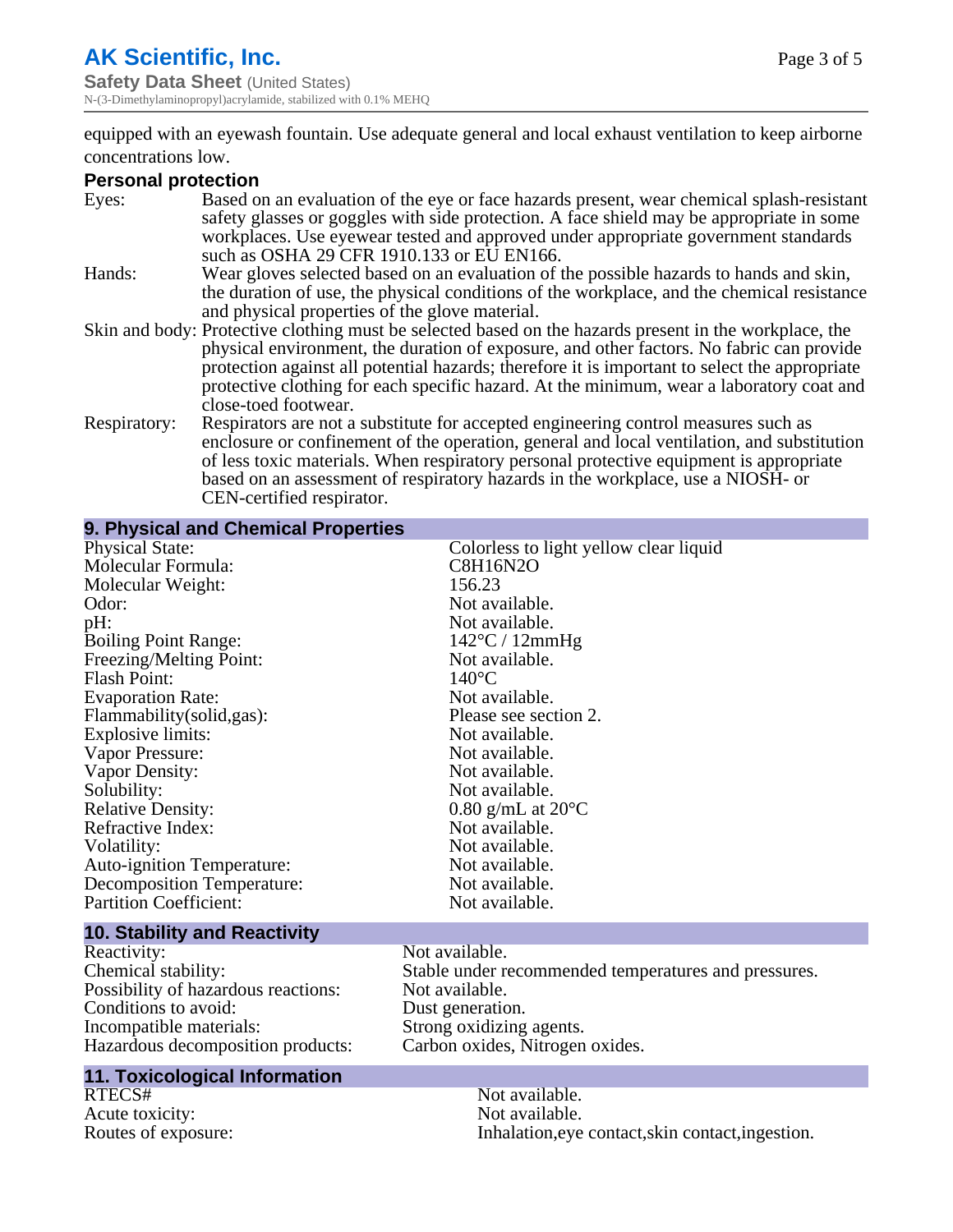| Symptoms related to the physical, chemical and<br>toxicological characteristics: |                                                                                                                                                                                          | Skin contact may result in inflammation<br>characterized by itching, scaling, reddening,<br>blistering, pain or dryness. Eye contact may result<br>in redness, pain or severe eye damage. Inhalation<br>may cause irritation of the lungs and respiratory<br>system. Overexposure may result in serious illness<br>or death. |  |
|----------------------------------------------------------------------------------|------------------------------------------------------------------------------------------------------------------------------------------------------------------------------------------|------------------------------------------------------------------------------------------------------------------------------------------------------------------------------------------------------------------------------------------------------------------------------------------------------------------------------|--|
| <b>Carcinogenicity</b>                                                           |                                                                                                                                                                                          |                                                                                                                                                                                                                                                                                                                              |  |
| IARC:                                                                            | Not classified.                                                                                                                                                                          |                                                                                                                                                                                                                                                                                                                              |  |
| NTP:                                                                             | Not listed.                                                                                                                                                                              |                                                                                                                                                                                                                                                                                                                              |  |
| OSHA:                                                                            | Not listed.                                                                                                                                                                              |                                                                                                                                                                                                                                                                                                                              |  |
|                                                                                  | Acute toxic effects: Inflammation of the eye is characterized by redness, watering, and itching. Skin<br>inflammation is characterized by itching, scaling, reddening, or, occasionally, |                                                                                                                                                                                                                                                                                                                              |  |

blistering.

#### **12. Ecological Information**

Ecotoxicity: Not available.<br>
Persistence and degradability: Not available.<br>
Not available. Persistence and degradability: Bioaccumulative potential: Not available. Mobility in soil:<br>
Other adverse effects:<br>
Other adverse effects:<br>
Not available. Other adverse effects:

#### **13. Disposal Considerations**

Disposal of waste: Chemical waste generators must determine whether a discarded chemical is classified as hazardous waste. US EPA guidelines for the classification determination are listed in 40 CFR 261.3. Additionally, waste generators must consult state and local hazardous waste regulations to ensure complete and accurate classification. Observe all federal, state and local regulations when disposing of the substance.

Disposal of packaging: Do not reuse containers. Dispose of as unused product.

| <b>14. Transportation Information</b> |                |
|---------------------------------------|----------------|
| <b>DOT (United States)</b>            |                |
| UN number:                            | Not hazmat     |
| Proper shipping name:                 | Not available. |
| Transport hazard class:               | Not available. |
| Packing group:                        | Not available. |
| <b>IATA</b>                           |                |
| UN Number:                            | Not DG         |
| Proper shipping name:                 | Not available. |
| Transport hazard class:               | Not available. |
| Packing group:                        | Not available. |
|                                       |                |

#### **15. Regulatory Information**

#### **TSCA (United States)**

This product is NOT on the EPA Toxic Substance Control Act (TSCA) inventory. The product is supplied solely for use in research and development by or under the supervision of a technically qualified individual as defined in 40 CFR § 720 et seq. The health risks have not been fully determined. Any information that is or becomes available will be supplied on the SDS.

California Proposition 65: Not Available.. NFPA Rating: Health: Health: Not available.